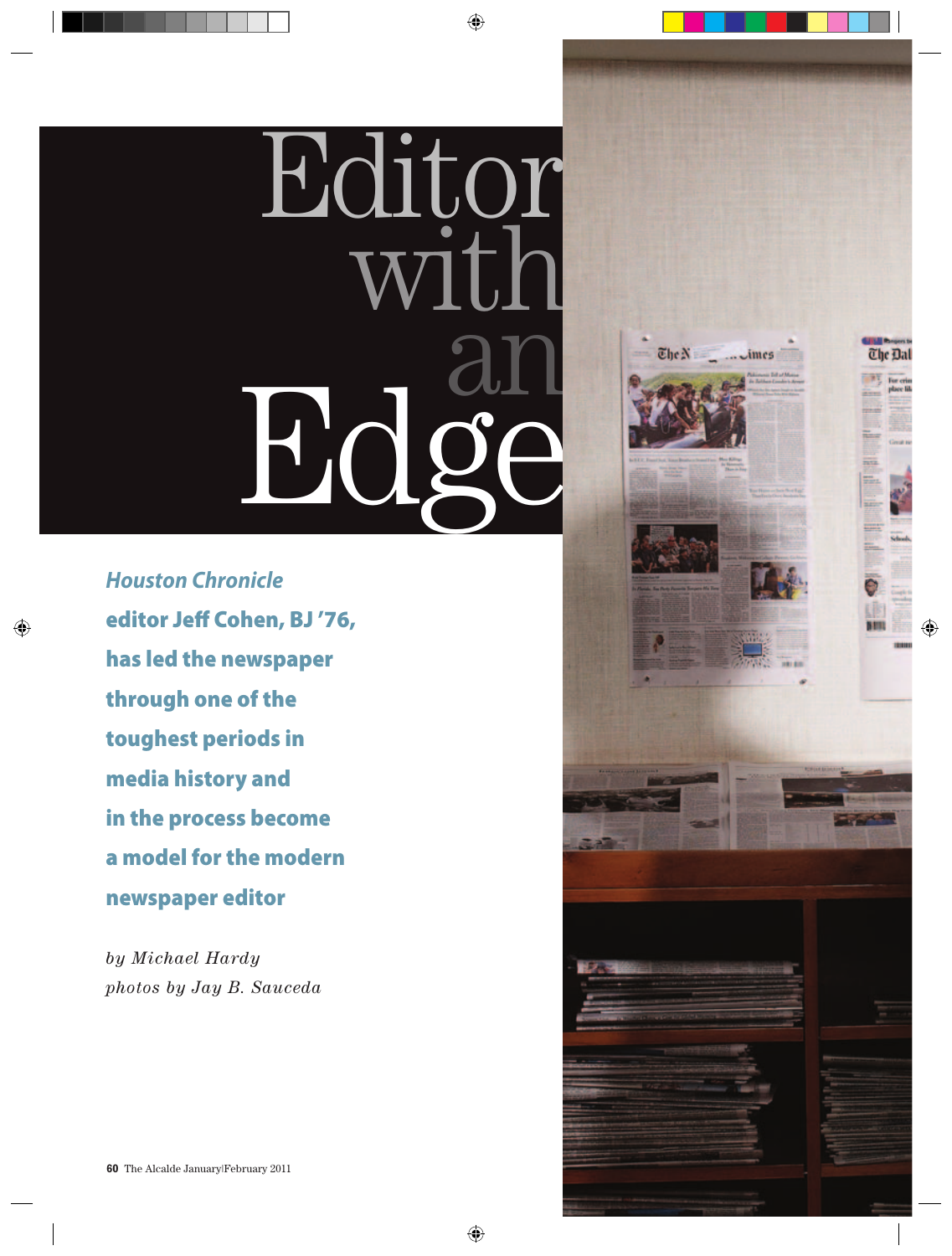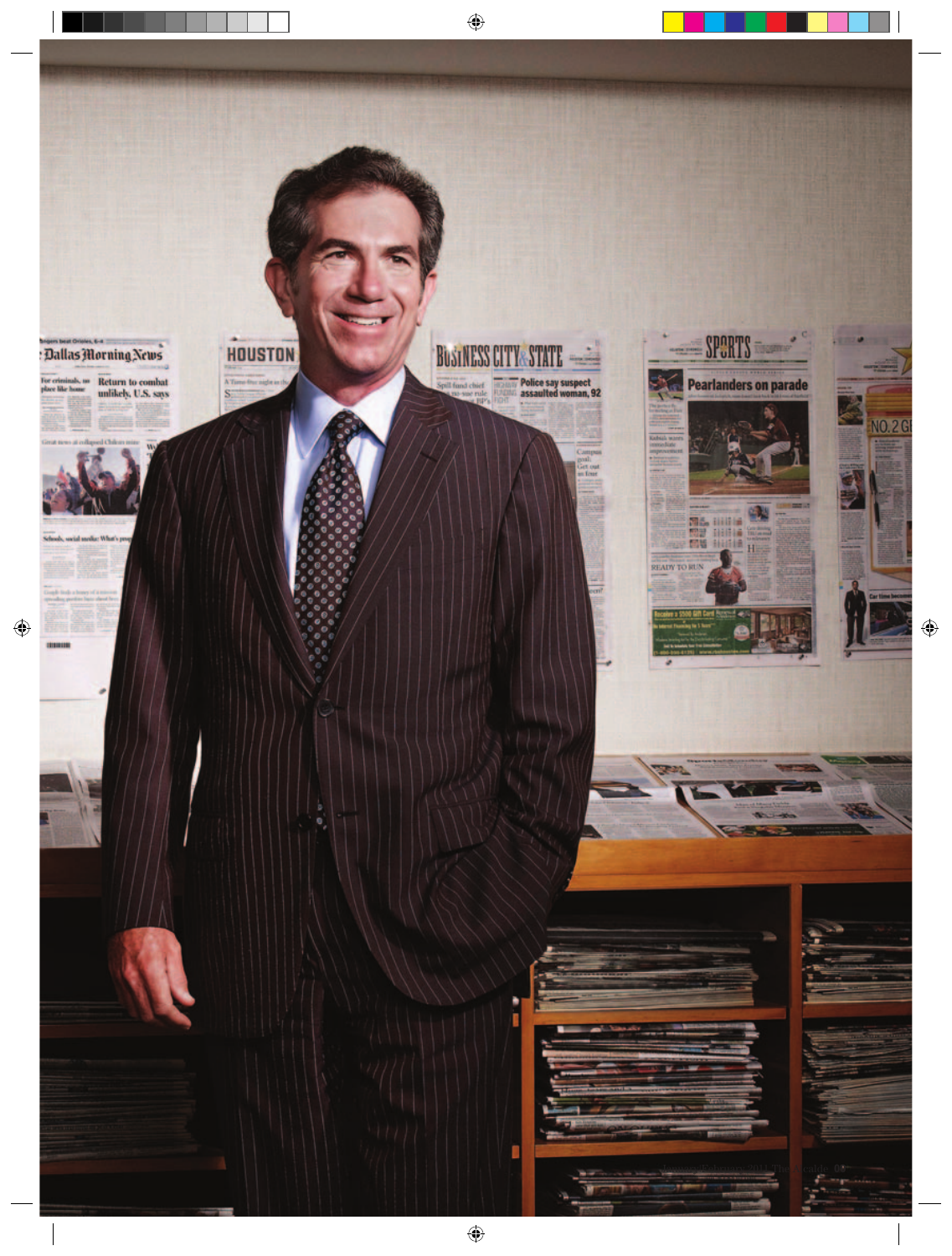# Jeff Cohen gets mail.

"I SAW YOUR EDITORIAL ABOUT THE GULF SPILL." he reads aloud from a handwritten note he just received. "It looked like a page of U.S. government propaganda. You need to reconsider your role as a journalist…'"

 The elderly writer had hand-delivered the letter earlier in the morning to the *Houston Chronicle*. She even called up to Cohen's office from the lobby to make sure he had received it. "I get about five of these a day," Cohen says ruefully. "Here's one that came yesterday." He hands over a full-page, single-spaced rant about the *Chronicle*'s coverage of Mexican immigration.

 "These people have no right to be in our country and have not [sic] legal rights!" the letter reads. "I am tired of the Mexicans that I see in the streets, in stores, and in businesses waving the Mexican flag and chanting, 'Viva Mexico, hurray Mexico.'"

Cohen, BJ '76, responds to many of the letters personally. The one about illegal immigration, though, is sitting in his inbox. "I'm not really sure how to respond until I calm down," he says. "Anyway, that gives you an idea of the kind of people who write in."

Since 2002, Cohen has been the editor and executive vice president of the *Chronicle*, the seventh-largest daily newspaper in the country by circulation. In that time, the *Chronicle* has redesigned its print edition, added a Spanish-language supplement (*La Voz*), and expanded into social media like Facebook and Twitter. Cohen also redesigned and bulked up the paper's website, which draws close to 8 million visitors a month. More than 2 million Houstonians read the *Chronicle* online or in print each week, making it second only to the *Washington Post* in market penetration among the country's top 10 markets.

Cohen's success has not gone unnoticed. In 2007 the National Press Foundation awarded him the Benjamin Bradlee Editor of the Year award, calling him "a model for the modern newspaper editor." In 2008 the *Chronicle* was named the state's top metropolitan newspaper by the Texas Associated Press Managing Editors. And this October, the University of Texas College of Communication presented him with its prestigious Robert C. Jeffrey Benefactor Award.

 Like many daily newspapers, the *Chronicle* has lost circulation and advertising revenue over the past decade. But despite the difficult times, the *Chronicle* has remained profitable by streamlining its operations and aggressively expanding its online presence. During his tenure as editor, Cohen has led the paper's coverage of the Enron collapse, hurricanes Katrina and Rita, the space shuttle *Columbia* disaster, problems with the Houston police department's crime lab, and the 2005 explosion at BP's Texas City refinery. The *Chronicle's* investigation of the Texas City explosion, which killed 15 workers and injured almost 200 more, provided early evidence of BP's poor safety record.

 "I don't think anybody covered the Texas City disaster with the intensity of the *Chronicle*, from the explosion to the resolution in the courts," Cohen says. "That obviously set us up to have a knowledge base to cover the catastrophe that was *Deepwater Horizon*."

 Throughout his career, Cohen has put into practice the old journalism mantra about comforting the afflicted and afflicting



In 2007 the National Press Foundation awarded him the Benjamin Bradlee Editor of the Year award, calling him "a model for the modern newspaper editor."

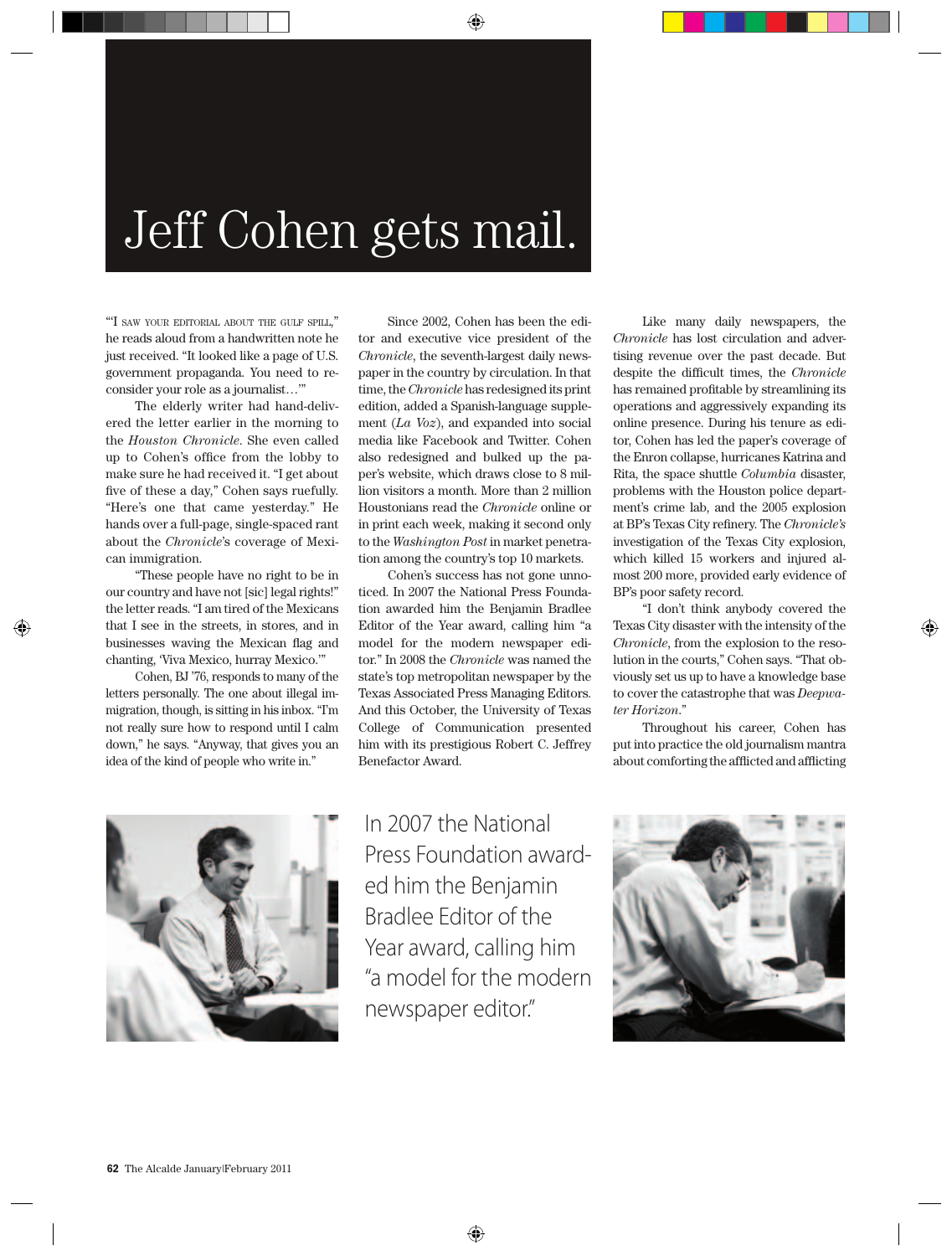Whether it's investigating BP, taking a controversial early stand against the Iraq War, or endorsing Barack Obama for president — the first time the *Chronicle* had endorsed a Democrat since Lyndon Johnson — Cohen likes to shake things up.

the comfortable. Whether it's investigating BP, taking a controversial early stand against the Iraq War, or endorsing Barack Obama for president  $-$  the first time the *Chronicle* had endorsed a Democrat since Lyndon Johnson — Cohen likes to shake things up. That hasn't always gone over well in Houston, which is demographically divided between largely white, Fox Newswatching suburbanites and an increasingly diverse and liberal urban population. Hence the nasty letters. But the way Cohen sees it, if he isn't making someone mad, he isn't doing his job.

 "Houston is a target-rich environment," Cohen says, grinning like a hunter surveying a game preserve. "There are a lot of stories here, whether it's the energy sector, the medical center, NASA, immigration, or the drug cartels. There are people who find us too conservative and those who find us too liberal. You just have to look at the issues."

## **Cultivating an Editor**

Cohen first became interested in journalism as an undergraduate at UT in the mid-1970s, when a friend on the staff of the *Daily Texan* asked him to write an article about the men's golf team. Although he didn't have any reporting experience, he felt confident enough to accept the assignment.

 "I played golf, and I knew golf," Cohen explains. "When my byline appeared over that story, my parents were so proud of that, and I thought that maybe this is something I should pursue."

 Cohen majored in journalism and rose to become the *Daily Texan's* managing editor. His favorite professor was Mike Quinn, who became a mentor to Cohen and helped him get his first post-college job, as a sports reporter for the now-defunct *San* 

#### *Antonio Light*.

 "Mike's classes were so good that even though you'd been out drinking beer the night before you would show up for an 8 o'clock class," Cohen says. "He was the guy who taught you right from wrong. You learned certain rules: you don't bury your lead, you don't split your infinitives, you don't misplace your modifiers. He taught me that, and it stuck with me. Then, he was always there on the end of the telephone when I needed advice in my early years as a reporter and editor."

At the *Light*, Cohen spent his first three years covering the San Antonio Spurs. During the off-season, beat reporters like Cohen would rotate through others positions at the paper. He worked on the copy desk, laid out the paper, and volunteered to write news and feature stories, experiences that became useful during his eventual ascent to upper management.

 Over the next 15 years, Cohen slowly climbed the editorial ladder, from reporter, to assistant managing editor for sports and features, to managing editor, the number two position at the newspaper. In 1992 the Hearst Corporation, which owned the *Light*, announced that it had purchased the paper's local rival, the *San Antonio Express-News*, from Rupert Murdoch. After Hearst failed to find a buyer for the *Light*, it decided to close the paper, laying off hundreds of journalists. Cohen was given the thankless job of winding down the *Light's* operations.

"It was an extremely difficult period in my career," Cohen says. "It's tough to have to shut a newspaper down. So many of my good friends had lost their jobs or left San Antonio. But there are reasons these things happen. The economy in the early '90s just could not support more than one newspaper in a market." (This was true across the country. Three years later, Hearst bought Houston's second daily

newspaper, the *Houston Post*, and folded it into the *Chronicle*.)

After finishing up in San Antonio, Cohen moved to New York City to take a corporate position with Hearst. At the time, Hearst was experimenting with a little-known medium called the Internet. To someone who had started his career using a typewriter, this was heady stuff. But Cohen was intrigued, and when Hearst dispatched him to Albany, N.Y., to be the editor of the *Albany Times-Union*, he decided to try something new. In 1994 a massive outdoor music festival was held in Saugerties, N.Y., to commemorate the 25th anniversary of Woodstock. As the closest major daily newspaper to the event, the *Times-Union* sent a team of reporters and photographers. It was Cohen's idea to set up a website featuring the paper's coverage. As one of the first newspapers in the country to venture onto the Internet, the *Times-Union* was planting a flag on virgin soil.

 "The people interested in Woodstock were tech-savvy, so it seemed like a natural thing to do," Cohen says. "Our traffic was low, at best, because there weren't many people who had the bandwidth to accept what we were pushing out. But it was still an important experiment because it dabbed our toe into the water."

 Cohen gained a reputation in the newspaper industry as a technological innovator, and he brought his new-media savvy to Houston when Hearst appointed him editor of the *Chronicle* in 2002. For Cohen, it was a homecoming. Although he was born in Cheyenne, Wyo., Cohen moved with his parents to Houston when he was a child and graduated from Bellaire High School.

 At the *Chronicle* Cohen began to reengineer what had become, to many critics, a newspaper that was too deferential to city officials and too complacent in its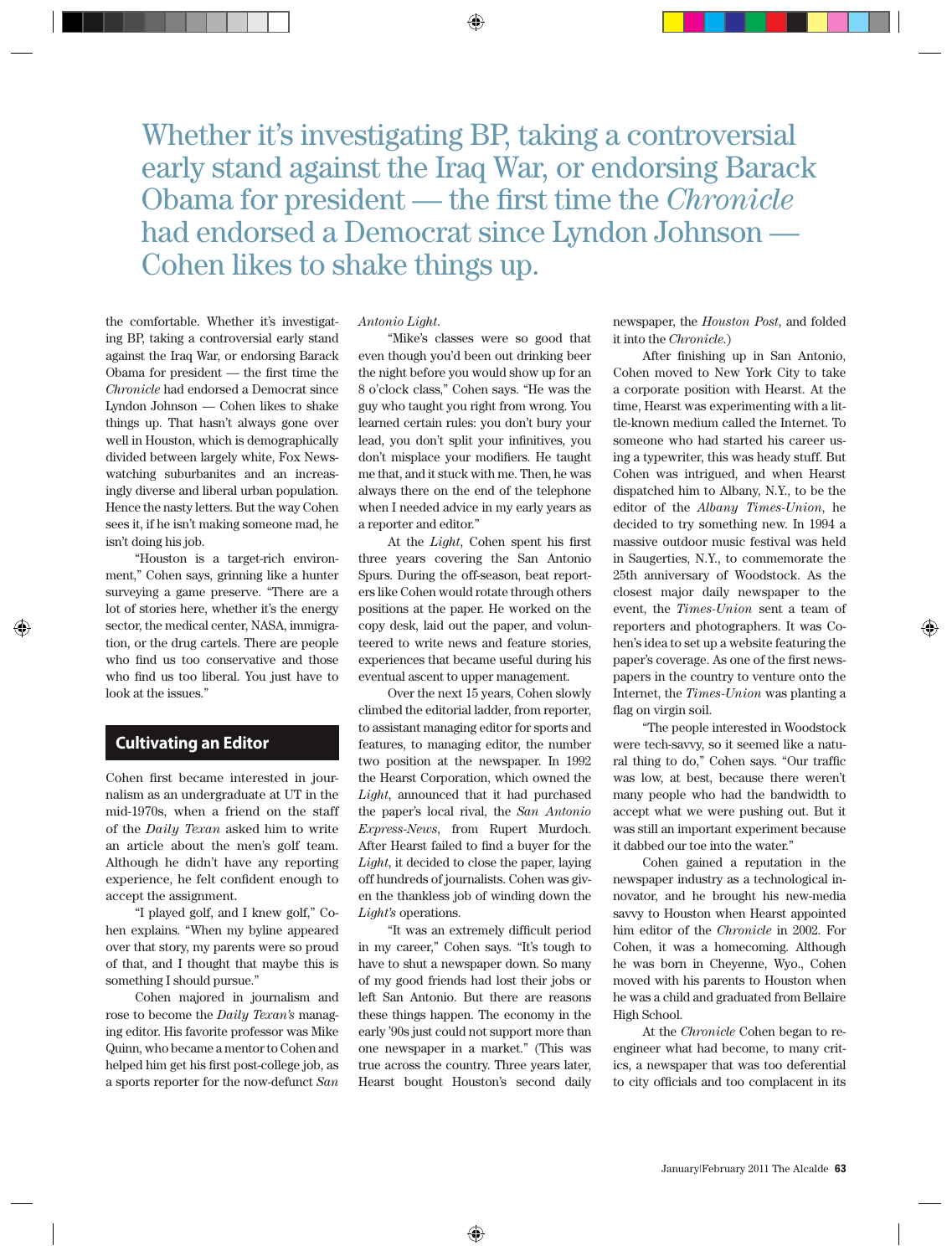

Jeff backed me up without batting an eye and "without giving it a second thought. He stood up to the powers that be, and I've seen that on a couple of occasions."